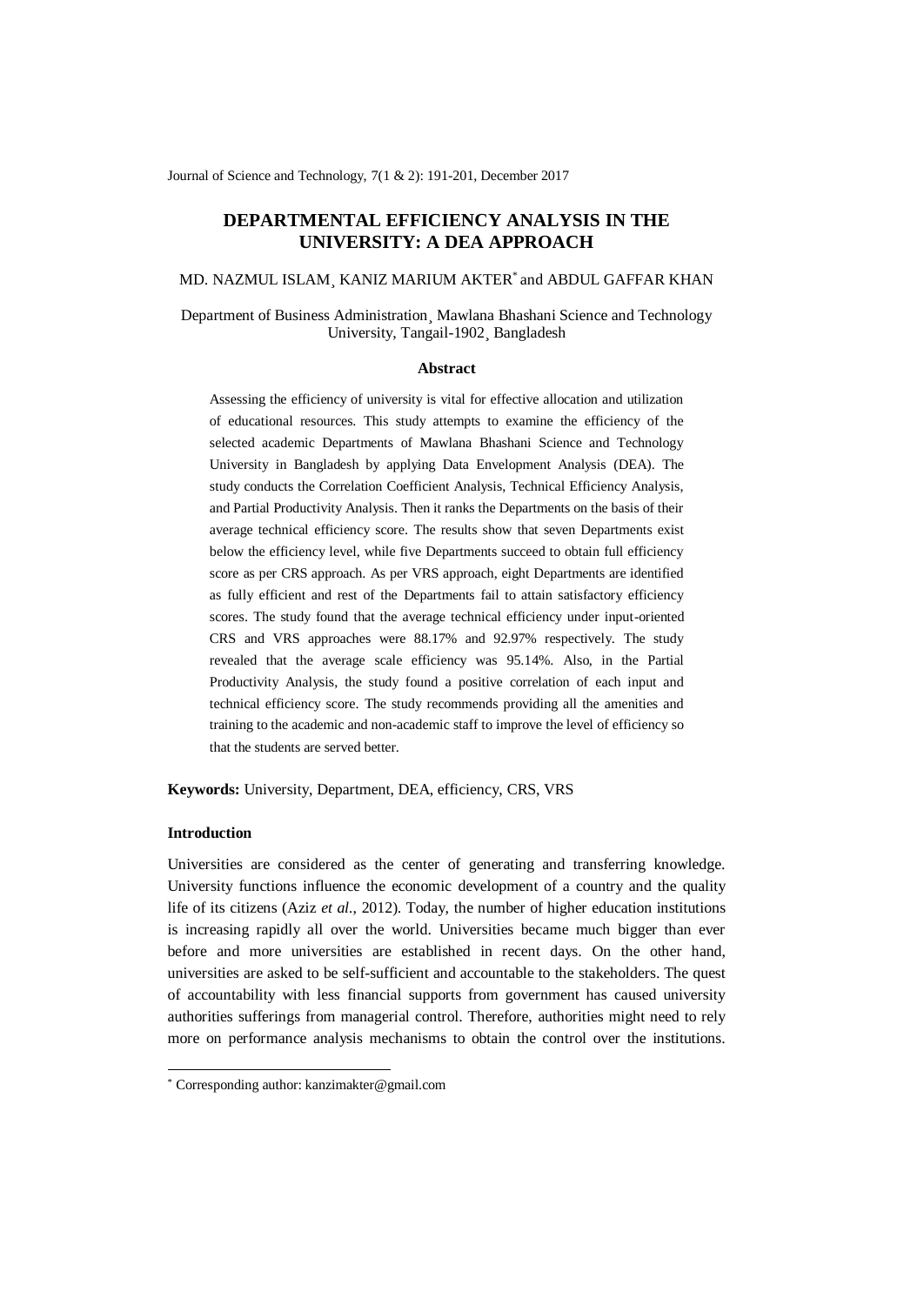Thus, universities can facilitate the planning course of operation and pay attention to the aspects where improvements are needed. Since, the country's strategic planning is involved with the efficiency of university, there is a need to measure efficiency of this institutions. Also with the ever-increasing enrolments of students and limited funding into the public universities, it is no longer an option for these institutions to operate at a higher degree of efficiency. The question of how efficiently the resources should be utilized in a public university has become an important issue. Hence, a performance measurement tool is required to measure the performance across the departments of a university. It is a challenging task to analyze the efficiency of a university at the department-level, because university is a complex organization that utilizes multiple inputs to produce multiple outputs. The efficiency has been studied by many researchers in different contexts, including research units and university departments (Koksal and Nalcaci, 2006).

A variety of methods have been used to evaluate the performance of universities, and Data Envelopment Analysis (DEA) is one of the most common methods (Kuah and Wong, 2011). DEA is a non-parametric technique that is widely applied by researchers and practitioners to evaluate the relative efficiencies of a set of homogeneous organizational units that use multiple inputs to produce multiple outputs. It is the optimization method of mathematical programming and aim of DEA is to divide production units, into efficient and inefficient, by comparing each production unit with its peer units (Mikusova, 2015). DEA has the advantage over alternative (parametric) methods that it can be applied in a multiple input multiple output production context (Johnes, 2006). In past years, increasing interest in performance measurement in higher education was generated (Broadbent, 2007) and various multi-dimensional frameworks have been applied in higher education. But the practice of performance measurement and efficiency analysis is not popular in Bangladesh. Recently, few frameworks of efficiency analysis in universities have been developed. This study chooses MawlanaBhashani Science and Technology University (MBSTU) for analyzing its efficiency by using DEA. The study considers the golden rule that an academic department's performance has several dimensions. There is no positive correlation of each of the partial productivity of inputs with efficiency scores obtained by DEA. The issue of Departmental efficiency analysis of university, as a control device, has got huge attention in last few decades. It has been extensively used in efficiency measurement of university departments. Tomkins and Green (1988) studied the overall efficiency of UK accounting departments; Beasley (1995) compared chemistry and physics departments; Johnes and Johnes (1995) studied UK economics departments; Stern *et al.* (1994) compared efficiencies of all departments in one US university; and Taylor and Harris (2004) compared the relative efficiency of ten South African universities.

McMillan and Datta (1998) used DEA to measure the efficiency of Canadian universities and obtained outcomes from nine different specifications of inputs and outputs. Results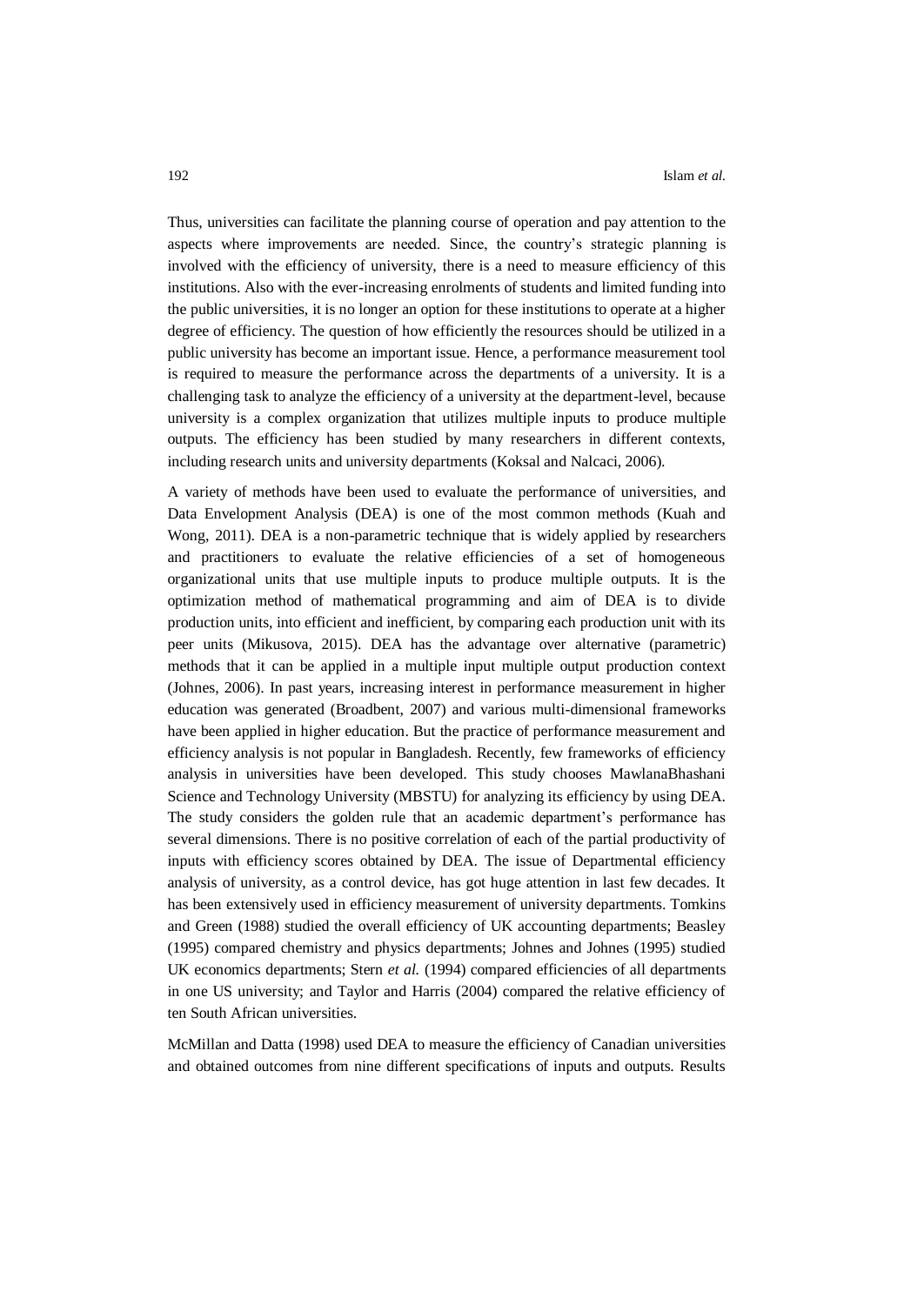showed that average university is about 94 percent efficient. Despite the limitations of DEA, they believed that this method is useful. They also recommended DEA can be useful to analyze more homogeneous units, like faculties or departments, across university. Avkiran (2001) applied DEA to measure relative efficiency of Australian universities based on three models - overall performance (model 1), performance on delivery educational services (model 2) and performance on fee-paying enrolments (model 3). He found out the average efficiency score of universities is 0.9553 for model 1, 0.9667 for model 2, 0.6339 for model 3. Martin (2003) conducted a DEA analysis to assess the performance of departments of a university in Spain. The study revealed the existence of differences among departments of different areas. Johnes (2006) conducted a study to examine the possibility of measuring efficiency in the context of higher education. She applied DEA with bootstrapping methods, which suggested that there is a significant difference between best and worst performing English universities. Koksal and Nalcaci (2006) employed DEA to measure efficiency of academic departments of an engineering college in Turkey. They developed the measurement model in such a way that other engineering colleges can easily adapt it to their needs. Multiple criteria decision making was integrated in the study to improve the discrimination power. Kempkes and Pohl (2007) examined the efficiency of 72 public universities in German. They used the number of graduates and the amount of research grants as outputs; and the technical staff, the research staff and current expenditure as inputs. They also compared the East German universities to the West German universities. They concluded that East German universities are less efficient than the West German counterparts and the size of the university is not necessarily associated with its efficiency.

Kao and Hung (2008) applied DEA to assess the relative efficiency of academic departments at National Cheng Kung University in Taiwan. They applied cluster analysis to categorize the academic departments into groups that have similar features. They also restricted the flexibility in selecting the weights by constructing assurance region for the weight based on the prior information given by the top administrators. Kuah and Wong (2011) stated that assessing the efficiency of universities is vital for effective allocation and utilization of educational resources. They used DEA to measure efficiency because it can provide information on how much universities should improve in their performance. Ramirez-Correa *et al.* (2012) adopted DEA to assess efficiency of universities in Chile. The findings revealed that there were no significant statistical differences between public and private universities. Aziz *et al.* (2013) mentioned that in case of multiple inputs and multiple outputs, it is useful to apply DEA to measure efficiency of higher learning institutions. The studies mentioned above utilize very few input and output criteria because of the limitation in the total number of input and output criteria that can be handled by DEA. However, no such studies of university efficiency analysis have been conducted in the Bangladeshi Universities by using DEA approach. In addition, no studies have been found which mentioned the relationship between efficiency scores and partial productivity.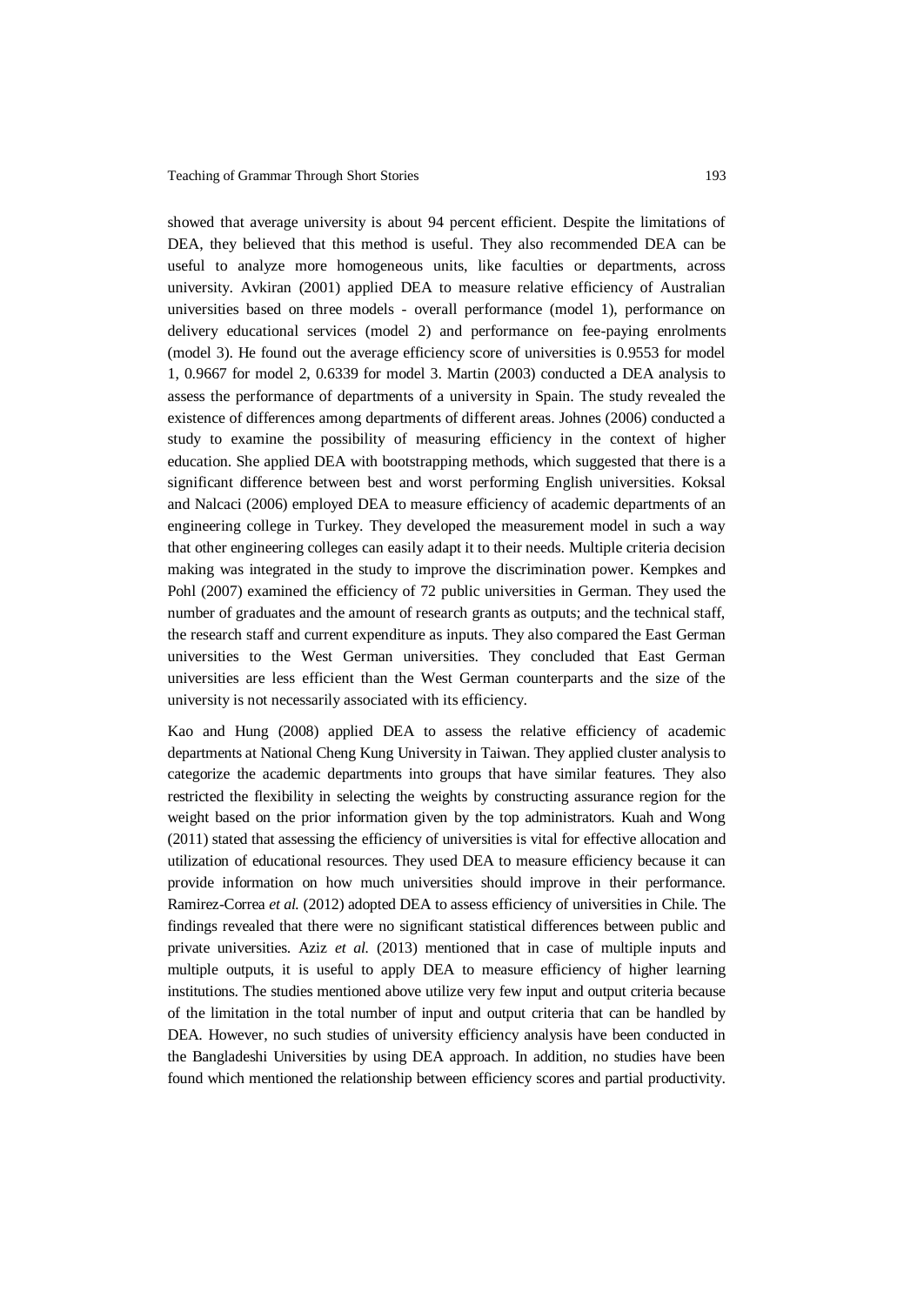By considering this research gap, this research is aimed to measure efficiency of Bangladeshi universities by using DEA approach. The major objective of the study is to examine the efficiency and effectiveness of selected Departments of Mawlana Bhashani Science and Technology University. The specific objectives of the study are: i) to investigate the efficiencies of the selected Departments of MBSTU; ii) to determine the inputs that are required to targeted outputs of these Departments; and iii) to find out the effective and efficient use of inputs to achieve better outputs in the selected Departments.

#### **Materials and Methods**

From among the 15 Departments of MBSTU, the study selected 12 Departments that had given the graduation degree by the year 2014. The selected Departments are Textile Engineering (TE), Criminology and Police Science (CPS), Environmental Science and Resource Management (ESRM), Food Technology and Nutritional Science (FTNS), Computer Science and Engineering (CSE), Biotechnology and Genetic Engineering (BGE), Information and Communication Technology (ICT), Physics (PHY), Chemistry (CHEM), Business Administration (BA), Mathematics (MATH) and Statistics (STAT). The study covers only one academic year, i.e. 2014.

Data were collected from the selected Departments and concerned offices of the university of the year 2014. The study applied DEA (non-parametric technique) to measure the technical and scale efficiency of the Departments under input oriented Constant Return to Scale (CRS) and Variable Return to Scale (VRS) approach. The study has taken two types of variables - input and output - after considering the correlation among the input and the output variables. Result  $(X_1)$  and No. of Graduates  $(X_2)$  – are the *output variables*; and Budget  $(Y_1)$ , No. of Students Admitted  $(Y_2)$ , No. of Academic Staff  $(Y_3)$  and No. of Non-academic Staff  $(Y_4)$  - are the *input variables*. The variables used in this study are those contributing to teaching/learning and research performance.

The study ranked the Departments on the basis of average technical efficiency scores. In case of same scores, total numbers of peers are considered for ranking the Departments. Data were initially fed into SPSS-20 software and transformation of variables was done to make them usable. For testing the hypotheses, data were analyzed and interpreted through Technical Efficiency Analysis (in CRS and VRS approach), and Partial Productivity Analysis (in CRS and VRS approach). In this regard, the study used Correlation Co-efficient of Variance (Parametric Techniques) for better understanding.

### *Distribution of Data Variables*

Table 1 shows the descriptive statistics of input and output variables of the selected departments for the year 2014. Here, the output variables are Results  $(X_1)$ , and No. of Graduates  $(X_2)$ . The input variables are Budget (in lac)  $(Y_1)$ , No. of Students Admitted  $(Y_2)$ , No. of Academic Staff  $(Y_3)$  and No. of Non-academic Staff  $(Y_4)$ .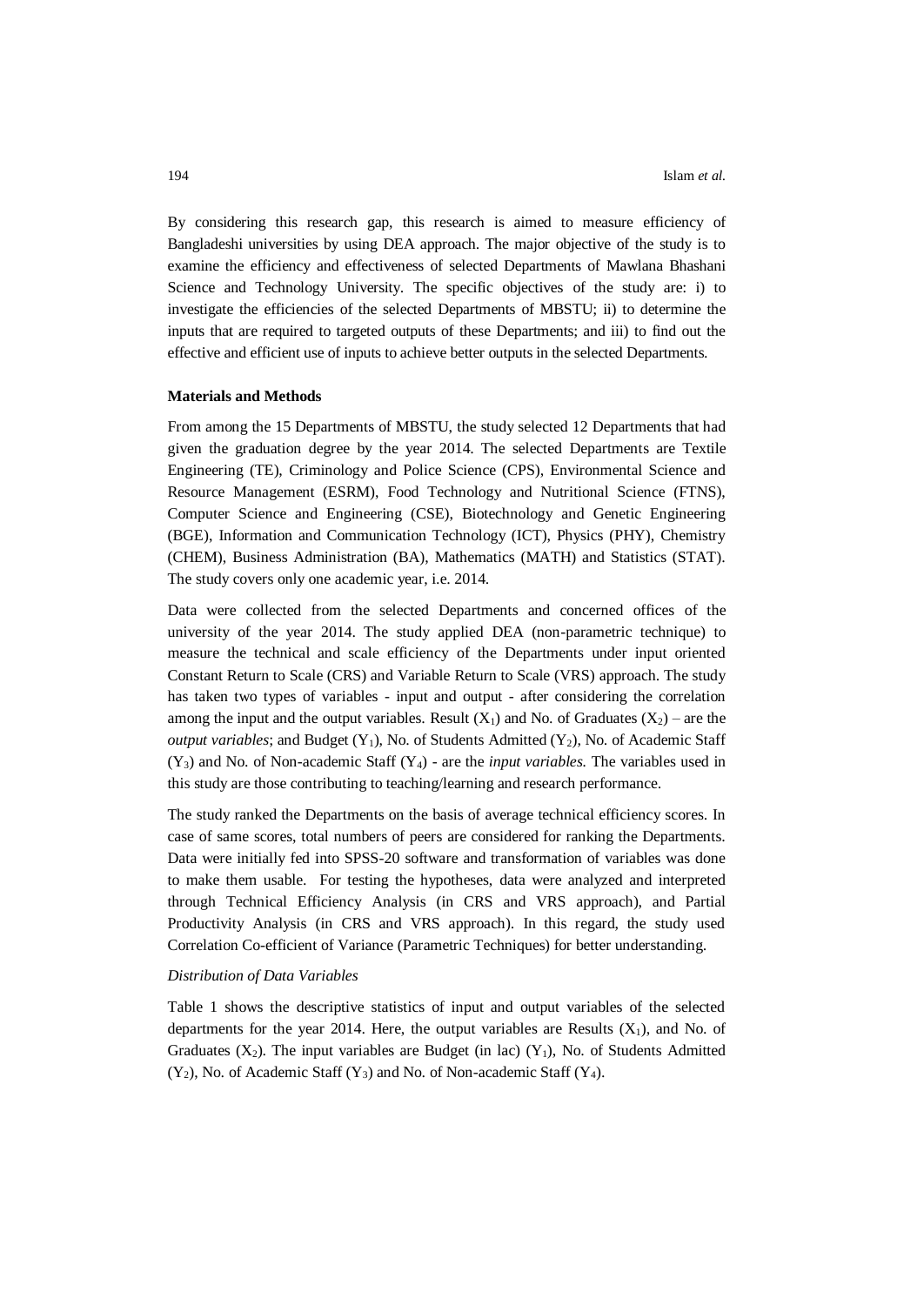| <b>Particulars</b> |                    | <b>Output Variables</b>        | <b>Input Variables</b>               |                                               |                                     |                                          |  |
|--------------------|--------------------|--------------------------------|--------------------------------------|-----------------------------------------------|-------------------------------------|------------------------------------------|--|
| Departments        | Results<br>$(X_1)$ | No. of<br>Graduates<br>$(X_2)$ | <b>Budget</b><br>(in Lac)<br>$(Y_1)$ | No. of<br><b>Students</b><br>Admitted $(Y_2)$ | No. of<br>Academic<br>Staff $(Y_3)$ | No. of Non-<br>academic<br>Staff $(Y_4)$ |  |
| TE                 | 3.39               | 49                             | 70.38                                | 51                                            | 6                                   | 10                                       |  |
| <b>CPS</b>         | 3.35               | 34                             | 73.67                                | 51                                            | 8                                   | 8                                        |  |
| <b>ESRM</b>        | 3.47               | 40                             | 74.08                                | 50                                            | 9                                   | 10                                       |  |
| <b>FTNS</b>        | 3.54               | 30                             | 65.46                                | 54                                            | 9                                   | 9                                        |  |
| <b>CSE</b>         | 3.21               | 41                             | 91.88                                | 48                                            | 6                                   | 12                                       |  |
| <b>BGE</b>         | 3.22               | 33                             | 83.2                                 | 53                                            | 8                                   | 9                                        |  |
| <b>ICT</b>         | 3.25               | 42                             | 85.85                                | 55                                            | 8                                   | 11                                       |  |
| <b>PHY</b>         | 3.27               | 19                             | 32.95                                | 25                                            | 6                                   | 8                                        |  |
| <b>CHEM</b>        | 3.21               | 21                             | 38.97                                | 25                                            | 5                                   | 11                                       |  |
| <b>BA</b>          | 3.38               | 44                             | 28.09                                | 54                                            | 5                                   | 4                                        |  |
| <b>STAT</b>        | 3.35               | 24                             | 36.11                                | 25                                            | 6                                   | 5                                        |  |
| <b>MATH</b>        | 3.34               | 18                             | 31.15                                | 25                                            | 5                                   | 7                                        |  |
| Average            | 3.33               | 32.92                          | 59.32                                | 43                                            | 6.75                                | 8.67                                     |  |
| Maximum            | 3.54               | 49                             | 91.88                                | 54                                            | 9                                   | 12                                       |  |
| Minimum            | 3.21               | 18                             | 28.09                                | 25                                            | 5                                   | 4                                        |  |

**Table 1. Descriptive Statistics: Outputs and Inputs of the Selected Departments**

*Source: Computed from the original data of the selected Departments for the year 2014*

### *DEA: Concepts*

Data Envelopment Analysis (DEA) is a non-parametric mathematical programming approach to frontier estimation and is a powerful service management technique. Charnes, Cooper and Rhodes (1978) developed the approach to evaluate non-profit and public sector organizations. The technique can be applied in banks, supermarkets, hospitals, schools, public universities, public libraries and so forth.DEA is awellestablished framework for conducting efficiency measurement in multi-dimensional system perspective (Lu and Hung, 2011). It involves the use of linear programming methods to construct a non-parametric piecewise surface (or frontier) over the data so as to be able to calculate efficiencies relative to this surface (Coelli, 2005).

DEA is used to measure the technical efficiency of homogenous production units termed as Decision Making Units (DMU) and the technical efficiency is the ratio of weighted sum of outputs to the weighted sum of inputs (Flegg *et al.*, 2003). DEA approach helps to design a virtual (Hypothetical) unit of each inefficient unit and virtual units are a part of efficient frontier and are calculated as a combination of selected efficient units called as peer units or peer. CCR (Charnes, Cooper and Rhodes) Model and BCC (Banker, Charnes and Cooper) Model are two basic models of DEA. CCR Model assumes constant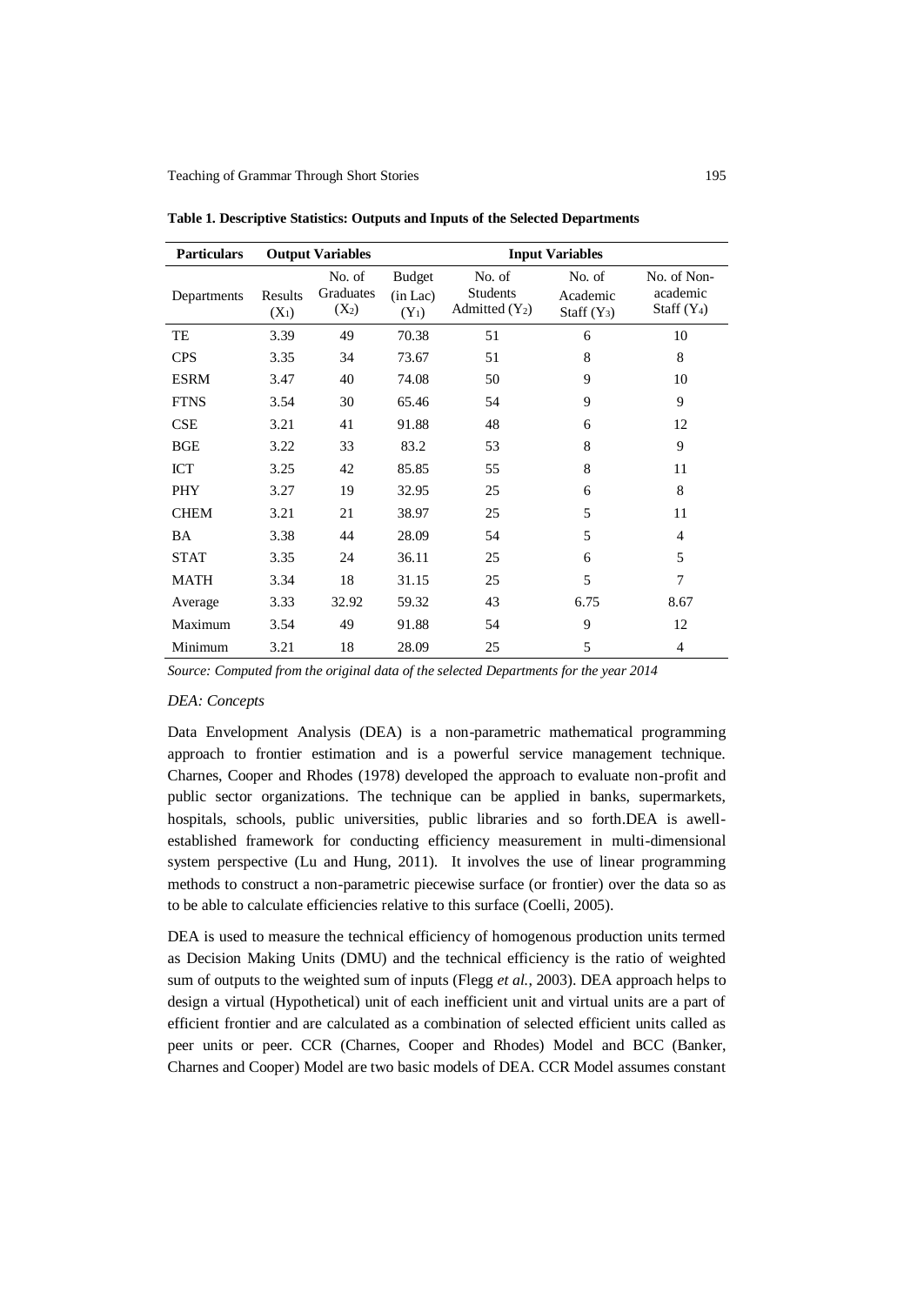returns to scale and BCC Model assumes variable returns to scale and all of the method can be input and output-oriented (Mikosova, 2015). The input and output oriented measures will only provide equivalent measures of technical efficiency when constant returns to scale exist, but will be unequal when variable returns to scale are present (Fare and Lovell, 1978).

In DEA analysis, some units are regarded as efficient and some are considered as nonefficient. A DMU will be called efficient only when the optimal value of efficiency is equal to 1 and the inefficient units have value of efficiency less than 1. This study utilizes input oriented CRS and VRS approach where DMUs deemed to produce optimum amount of output with a proportional reduction on inputs usage and their proper utilization.

### **Results and Discussions**

### *Analysis of Correlation Coefficient*

|  | Table 2. Correlation Coefficient among the Output and Input Variables |  |  |  |  |  |
|--|-----------------------------------------------------------------------|--|--|--|--|--|
|--|-----------------------------------------------------------------------|--|--|--|--|--|

|                                      | Output variables   |                                | Input variables               |                                                  |                                    |                                             |
|--------------------------------------|--------------------|--------------------------------|-------------------------------|--------------------------------------------------|------------------------------------|---------------------------------------------|
| Variables                            | Results<br>$(X_1)$ | No. of<br>Graduates<br>$(X_2)$ | Budget<br>(in Lac)<br>$(Y_1)$ | No. of<br><b>Students</b><br>Admitted<br>$(Y_2)$ | No. of<br>Academic<br>$Staff(Y_3)$ | No. of<br>Non-<br>academic<br>Staff $(Y_4)$ |
| Results $(X_1)$                      |                    |                                |                               |                                                  |                                    |                                             |
| No. of Graduates $(X_2)$             | 0.376181           |                                |                               |                                                  |                                    |                                             |
| Budget (in Lac)<br>$(Y_1)$           | 0.39488            | $0.601426*$                    | 1                             |                                                  |                                    |                                             |
| No. of Students Admitted<br>$(Y_2)$  | 0.291045           | $0.84669**$                    | $0.709784**$                  |                                                  |                                    |                                             |
| No. of Academic Staff $(Y_3)$        | 0.422644           | 0.271645                       | $0.66702*$                    | 0.609087*                                        |                                    |                                             |
| No. of Non-academic Staff<br>$(Y_4)$ | 0.30792            | 0.229579                       | $0.708053**$                  | 0.226138                                         | 0.315528                           |                                             |

*Source: Computed from the original data of the selected Departments for the year 2014*

\*\*Correlation is significant at the 0.01 level (2-tailed).

\*Correlation is significant at the 0.05 level (2-tailed).

Table 2 depicts the correlation coefficient among the output and input variables. It shows that the output variable  $X_1$  has insignificant correlation with output variable  $X_2$  and input variables  $Y_1$ ,  $Y_2$ ,  $Y_3$  and  $Y_4$ . On the other hand, the output variable  $X_2$  has significant correlation with input variable  $Y_2$  at the 1% level and with  $Y_1$  at the 5% level.  $X_2$  also has insignificant correlation with input variables  $Y_3$  and  $Y_4$ . Similarly, Table 2 shows that input variable  $Y_1$  has significant correlation with input variable  $Y_2$  and  $Y_4$  at the 1% level and with  $Y_3$  at the 5% level. In the same way, input variable  $Y_2$  has significant correlation with the input variable  $Y_3$  at the 5% level.  $Y_2$  also has insignificant correlation with input variable Y<sub>4</sub>. Table 2 also displays that input variable Y<sub>3</sub> has insignificant correlation with input variable  $Y_4$ .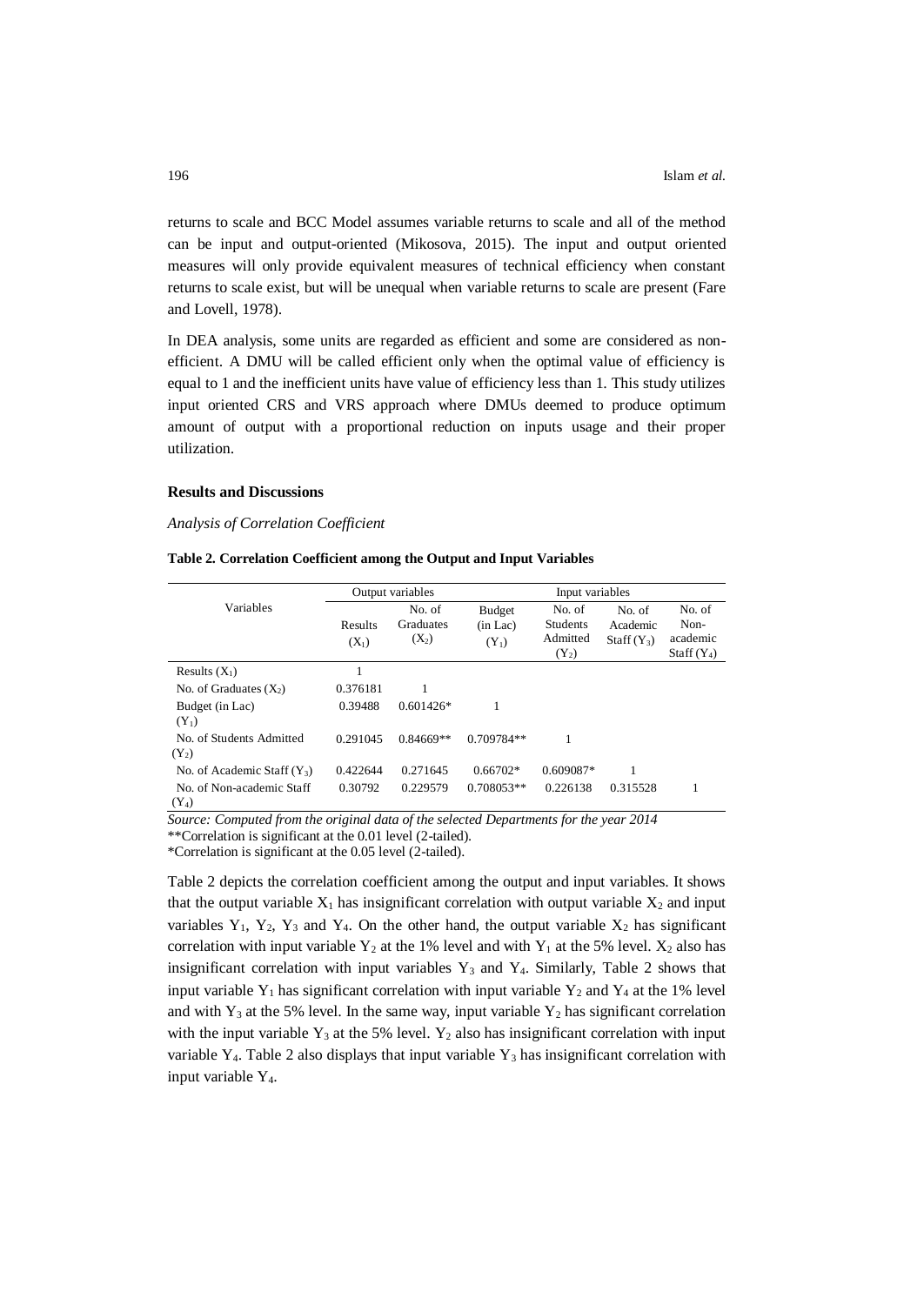#### *Measurement of Technical Efficiency*

**Table 3. Technical Efficiency under Input Oriented CRS Approach**

| Department  | <b>Technical Efficiency</b> | Working Percentage (%) | <b>Total Peers</b> | Rank |
|-------------|-----------------------------|------------------------|--------------------|------|
| TE          | 1.000                       | 100                    | 5                  | 1(5) |
| <b>CPS</b>  | 0.731                       | 73.1                   | 0                  | 6(0) |
| <b>ESRM</b> | 0.833                       | 83.3                   | $\overline{0}$     | 4(0) |
| <b>FTNS</b> | 0.646                       | 64.6                   | $\theta$           | 8(0) |
| <b>CSE</b>  | 0.913                       | 91.3                   | $\theta$           | 3(0) |
| <b>BGE</b>  | 0.685                       | 68.5                   | $\overline{0}$     | 7(0) |
| <b>ICT</b>  | 0.795                       | 79.5                   | $\theta$           | 5(0) |
| <b>PHY</b>  | 0.978                       | 97.8                   | $\theta$           | 2(0) |
| <b>CHEM</b> | 1.000                       | 100                    | 3                  | 1(3) |
| <b>BA</b>   | 1.000                       | 100                    | 4                  | 1(4) |
| <b>STAT</b> | 1.000                       | 100                    | 6                  | 1(6) |
| <b>MATH</b> | 1.000                       | 100                    | 2                  | 1(2) |
| Average     | .88175                      | 88.17                  |                    |      |

*Source: Computed from the data of the selected departments for the year 2014*

Table 3 represents the measurement of technical efficiency scores of selected Departments as per DEA; the input-oriented constant return to scale (CRS) approach is applied during the period. The input-oriented measures state that how many inputs can be proportionally reduced without changing the output quantities produced. It is found that the decision making units (DMUs) of TE, CHEM, BA, STAT and MATH have full efficiency score (1) for the study year 2014. Similarly, the DMUs of CPS, ESRM, FTNS, CSE, BGE, ICT and PHY have efficiency score (.73), (.83), (.65), (.91), (.69), (.80) and (.98) respectively that indicates their operational inefficiencies. On the basis of the set criteria, STAT has gained the 1<sup>st</sup> position. Although TE, BA, CHEM and MATH have the equal efficiency score, but they have smaller total peers; that is why, these Departments stood in the next positions -  $2<sup>nd</sup>$ ,  $3<sup>rd</sup>$ ,  $4<sup>th</sup>$  and  $5<sup>th</sup>$  respectively. Similarly, PHY, CSE, ESRM, ICT, CPS, BGE and FTNS stood at the  $6<sup>th</sup>$ ,  $7<sup>th</sup>$ ,  $8<sup>th</sup>$ ,  $9<sup>th</sup>$ ,  $10<sup>th</sup>$ ,  $11<sup>th</sup>$  and  $12<sup>th</sup>$  position respectively, as per their efficiency score.

Table 4 describes the technical efficiency scores of the selected Departments as per DEA; the input-oriented variable return to scale (VRS) approach is applied during the period. It is noticeable that the DMUs of TE, ESRM, FTNS, PHY, CHEM, BA, STAT and MATH have the same efficiency score (1). That means the Departments are technically efficient. In the same way, the DMUs of CPS, CSE, BGE and ICT have efficiency score (.73), (.93), (.70) and (.80) respectively. On the basis of set criteria, TE and STAT stood at the 1<sup>st</sup> position. Although, ESRM, FTNS, PHY, CHEM, BA and MATH have the same efficiency score, but it has smaller total peers; thus, BA, CHEM and MATH stood at 2<sup>nd</sup>, 3<sup>rd</sup> and 4<sup>th</sup> position respectively and ESRM, FTNS and PHY stood at 5<sup>th</sup> position. Similarly, CSE, ICT, CPS and BGE got  $6<sup>th</sup>$ ,  $7<sup>th</sup>$ ,  $8<sup>th</sup>$  and  $9<sup>th</sup>$  position respectively.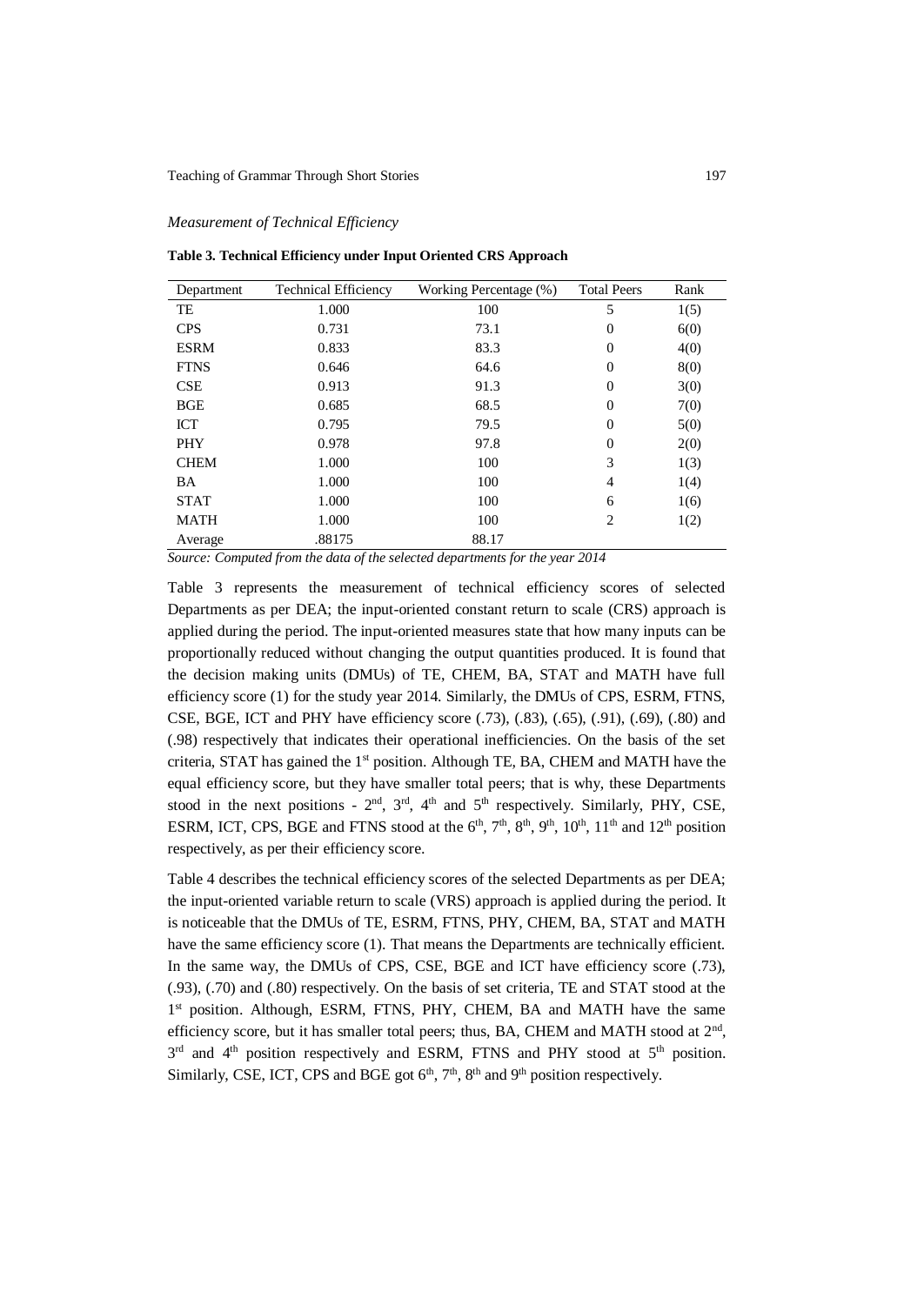| Department  | Technical Efficiency (TE) |         |               | Working Percentage (%) |                | Rank |
|-------------|---------------------------|---------|---------------|------------------------|----------------|------|
|             | <b>VRS TE</b>             | Scale   | <b>VRS TE</b> | Scale                  | Peers          |      |
| TE          | 1.000                     | 1.000   | 100           | 100                    | 4              | 1(4) |
| <b>CPS</b>  | 0.731                     | 1.000   | 73.1          | 100                    | $\Omega$       | 4(0) |
| <b>ESRM</b> | 1.000                     | 0.833   | 100           | 83.3                   | $\Omega$       | 1(0) |
| <b>FTNS</b> | 1.000                     | 0.646   | 100           | 64.6                   | $\theta$       | 1(0) |
| <b>CSE</b>  | 0.932                     | 0.980   | 93.2          | 98.0                   | $\Omega$       | 2(0) |
| <b>BGE</b>  | 0.699                     | 0.980   | 69.9          | 98.0                   | $\Omega$       | 5(0) |
| <b>ICT</b>  | 0.795                     | 1.000   | 79.5          | 100                    | $\Omega$       | 3(0) |
| PHY         | 1.000                     | 0.978   | 100           | 97.8                   | $\theta$       | 1(0) |
| <b>CHEM</b> | 1.000                     | 1.000   | 100           | 100                    | $\overline{2}$ | 1(2) |
| BA          | 1.000                     | 1.000   | 100           | 100                    | 3              | 1(3) |
| <b>STAT</b> | 1.000                     | 1.000   | 100           | 100                    | 4              | 1(4) |
| <b>MATH</b> | 1.000                     | 1.000   | 100           | 100                    | 1              | 1(1) |
| Average     | .92975                    | .951417 | 92.97         | 95.14                  |                |      |

**Table 4. Technical Efficiency under Input Oriented VRS Approach**

*Source: Computed from the original data of the selected Departments for the year 2014*

It is proved that the overall efficiency score of TE and STAT is better than other Departments under the DEA, input-oriented variable return to scale (VRS) approach. The DMUs of TE, CPS, ICT, CHEM, BA, STAT and MATH have the efficiency score 1, that means, these Departments are technically efficient. In the same way, the DMUs of ESRM, FTNS, CSE, BGE and PHY have efficiency score (.83), (.93), (.65), (.98), (.98) and (.98) respectively.

## *Analysis of Partial Productivity*

Partial productivity measures are simple and operational measures as it may contribute to a set of performance indicators (Rushdi, 2009). For analyzing the partial productivity, all the input variables and the technical efficiency are taken for calculation. Here,  $PP-Y_1$ denotes Partial Productivity of Budget, PP-Y2 denotes Partial Productivity of No. of Student Admitted, PP-Y<sub>3</sub> denotes Partial Productivity of No. of Academic Staff, and PP-Y4 denotes Partial Productivity of No. of Non-academic Staff.

|                   | Average Technical<br>Efficiency | $PP-Y_1$ | $PP-Y2$  | $PP-Y_3$ | $PP-Y_4$ |
|-------------------|---------------------------------|----------|----------|----------|----------|
| Average Technical |                                 |          |          |          |          |
| Efficiency        |                                 |          |          |          |          |
| $PP-Y_1$          | 0.613922                        |          |          |          |          |
| $PP-Y2$           | 0.783389                        | 0.339844 |          |          |          |
| $PP-Y_3$          | 0.62441                         | 0.599234 | 0.054606 |          |          |
| $PP-Y_4$          | 0.245599                        | 0.811992 | 0.09127  | 0.603637 |          |

# **Table 5. Partial Productivity (PP) by CRS Approach**

*Source: Calculated by using the selected variables*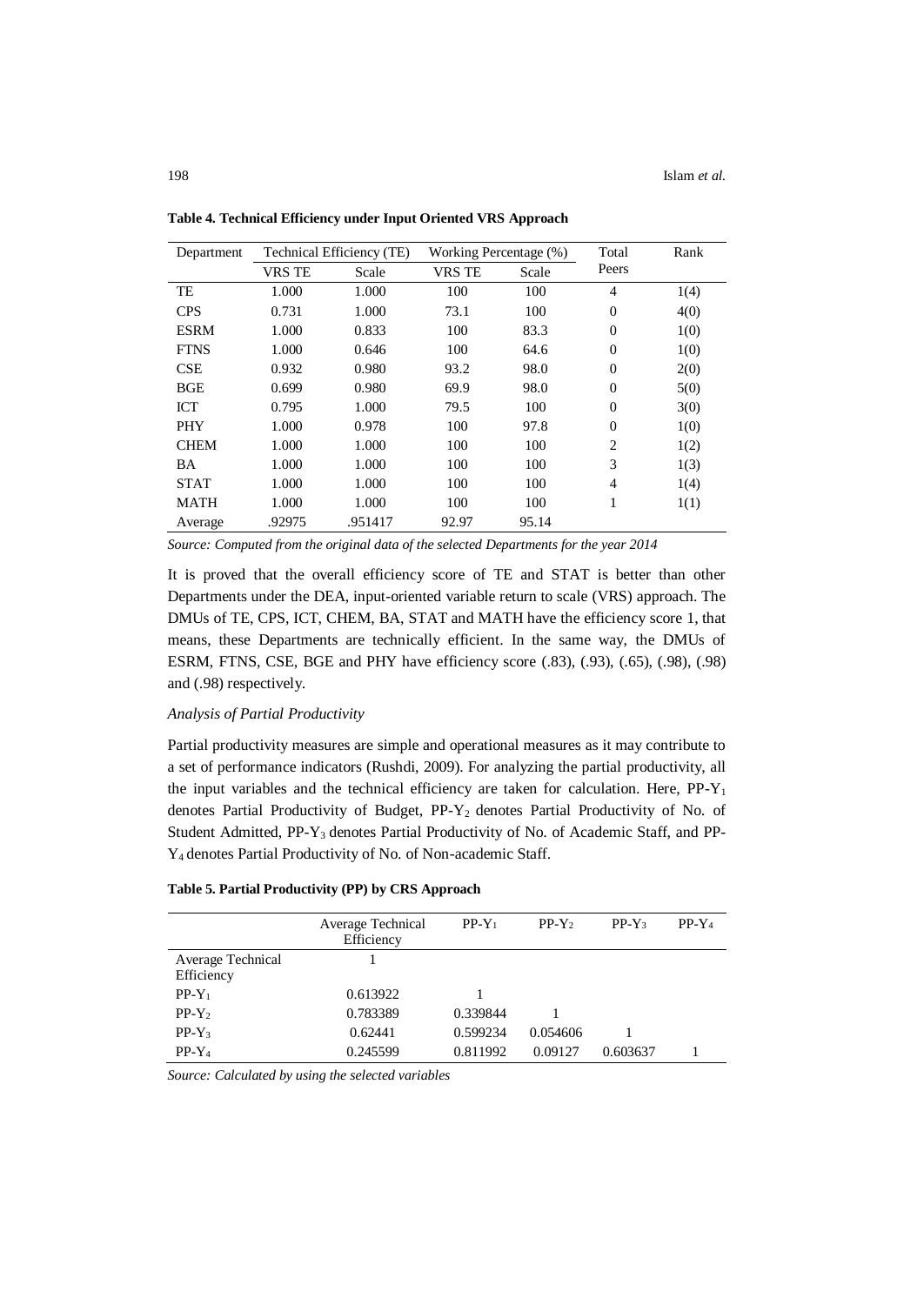Table 5 displays the correlation of partial productivity and efficiency scores, according to the input-oriented CRS approach. There is a positive correlation of each variable with technical efficiency score by the degree of 0.61, 0.78, 0.62 and 0.24, respectively. Hence, the hypothesis (Hypothesis 1) is rejected in case of each variable, as per the CRS approach.

|                              | Mean Technical<br>Efficiency | $PP-Y_1$ | $PP-Y2$  | $PP-Y_3$ | $PP-Y_4$ |
|------------------------------|------------------------------|----------|----------|----------|----------|
| Mean Technical<br>Efficiency |                              |          |          |          |          |
| $PP-Y_1$                     | 0.505814                     |          |          |          |          |
| $PP-Y_2$                     | 0.560517                     | 0.339844 |          |          |          |
| $PP-Y_3$                     | 0.321214                     | 0.599234 | 0.054606 |          |          |
| $PP-Y_4$                     | 0.158933                     | 0.811992 | 0.09127  | 0.603637 |          |

**Table 6. Partial Productivity (PP) by VRS Approach**

*Source: Calculated by using the selected variables*

Table 6 describes the correlation of partial productivity and efficiency scores, according to the input-oriented VRS approach. There is a positive correlation of each variable with technical efficiency score by the degree of 0.50, 0.56, 0.32 and 0.15, respectively. Hence, the hypothesis (Hypothesis 1) is rejected in case of each variable, as per the VRS approach.

#### **Conclusions**

Organizational efficiency analysis is one of the fundamental managerial functions for effective planning and controlling. This study has analyzed and evaluated the relative efficiency of the selected Departments of MBSTU by using Data Envelopment Analysis. The results revealed that under input-oriented CRS approach, Textile Engineering, Chemistry, Business Administration, Statistics, and Mathematics Departments were technically efficient. However, Criminology and Police Science, Environmental Science and Resource Management, Food Technology and Nutritional Science, Computer Science and Engineering, Biotechnology and Genetic Engineering, Information and Communication Technology, and Physics were technically inefficient due to the insufficient budget and the proportionately smaller number of academic and nonacademic staff. Under input-oriented VRS approach, the DMUs of Textile Engineering, Environmental Science and Resource Management, Food Technology and Nutritional Science, Physics, Chemistry, Business Administration, Statistics, and Mathematics were found technically efficient. But the DMUs of Criminology and Police Science, Computer Science and Engineering, Biotechnology and Genetic Engineering and Information and Communication Technology were technically inefficient, because of the smaller number of academic staff in relation to the number of students. Interestingly, in both CRS and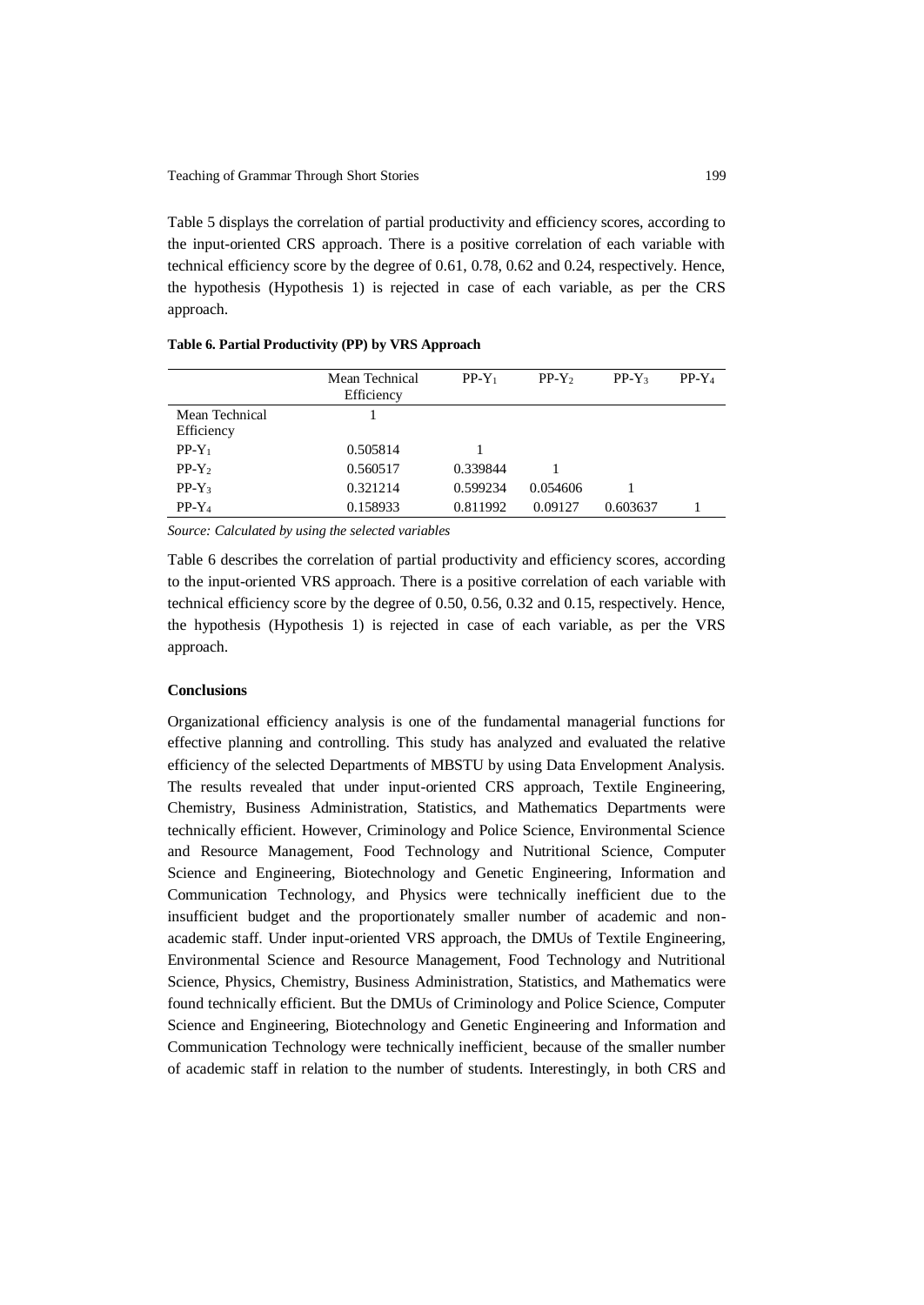VRS approach, Textile Engineering, Chemistry, Business Administration, Statistics, and Mathematics Departments showed technical efficiency. That means these Departments utilized their resources efficiently for producing graduates. The results also show that there is a positive relation between efficiency scores and partial productivity. This finding is useful for the university administrators and policy makers for making better decisions and for allocating resources efficiently. University authority can use this analysis to distinguish efficient and inefficient departments and can set the efficient departments as benchmark as if the efficient departments are the model department in the university. It will help the follower departments to know how efficiently those departments utilized their resources. To improve the level of efficiency across the Departments, firstly both the academic and the non-academic staffs should be provided training. Universities have to provide all the amenities to the Departments so that the students are served and they can have an environment where they can stay up to the completion of the degree. Government has to allocate more budgets and even provide more subsidies, if necessary, to the universities for academic and research works. Departments need to properly utilize the allocated budget by following their strategic plan. In addition, Departments can arrange workshop, seminar etc. to improve the efficiency of staff, teachers and students. Teachers should play the role of senior researcher whereas students will act as junior researcher. In consequence, a research-based culture will be developed where students will get motivation to study and to acquire good manners. In a word, aim of the efficiency analysis is not only to know the current performance but also to open up the way of efficiency practice in the university setting.

#### **References**

- Avkiran, N.K. 2001. Investigating technical and scale efficiencies of Australian universities through data envelopment analysis. *Socio- Economic Planning Sciences,* **35**(1): 57-80.
- Aziz, N.A.A., R.M. Janor and R. Mahadi. 2013. *Comparative Departmental Efficiency Analysis within a University: A DEA Approach*, Faculty of Computer Science and Mathematics, University Teknologi, Malaysia.
- Beasley, J. 1990. Comparing university departments' Omega International, *Journal of Management Science*, **18**: 171-183
- Broadbent, J. 2007. *Performance measurement system in and of Higher education institutions in England: Professionalism, managerialism and management*, Roehampton Research Paper. *(*Retrieved from http:/rrp.roehampton.ac.uk/bsspapers/3)
- Charnes, A., W. Cooper and E. Rhodes. 1978. Measuring the efficiency of decision making units. *European Journal of Operational Research*, *2*: 429-444.
- Coelli, T.J. and Rao, D.S.P. 2005. Total Factor Productivity Growth in Agriculture: A Malmquist Index Analysis of 93 Countries, 1980-2000, *Agricultural Economics,* **32**: 115-134.
- Fare, R. and C.A.K. Lovell 1978. Measuring the Technical Efficiency of Production, *Journal of Economic Theory*, **19**: 150-162.
- Flegg, A.T., D.O. Allen, K. Field and T.W. Thurlow. 2003. Measuring the Efficiency and Productivity of British Universities: An Application of DEA and the Malmquist Approach, University of the West of England, Department of Economics, Series Discussion Paper No. 304.